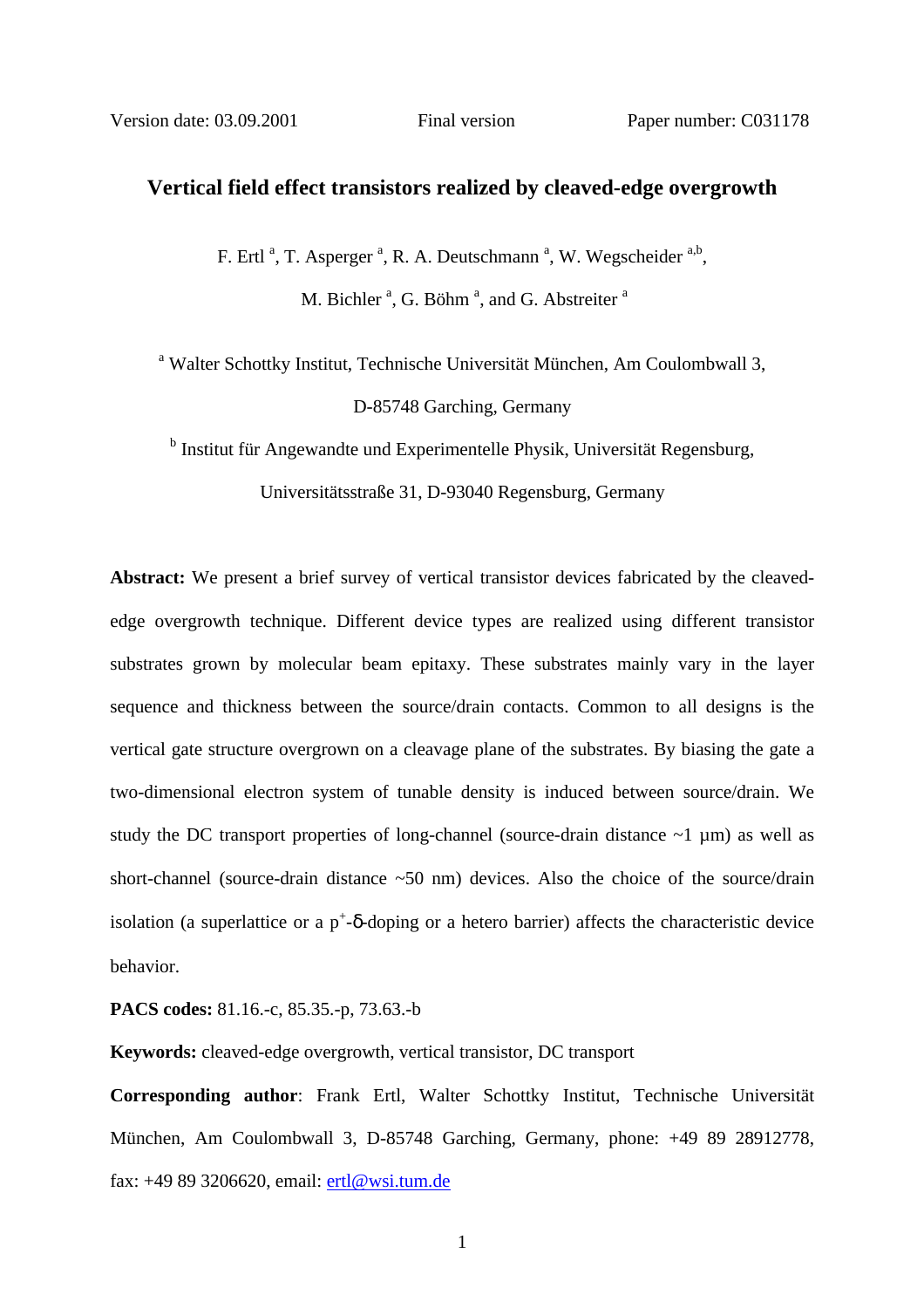### **1. Introduction**

Over the last decade the cleaved-edge overgrowth technique, first successfully demonstrated by Pfeiffer *et al.* [1], remained a source of novel sample structures with highest crystalline quality. The method relies on subsequent molecular beam epitaxy growth steps in different orthogonal crystal directions, which are created by *in-situ* cleaving the sample. Especially the electrical and optical investigation of low-dimensional electron systems, like quantum wires [2,3] (Luttinger liquid behavior) or quantum dots [4] (coupled artificial atoms) tailored with atomic precision, took advantage of the technique. Also new possibilities to study twodimensional electron transport opened up, see for example [5] (tunneling into fractional quantum Hall edges) and [6] (periodically modulated two-dimensional electrons).

In this paper we focus on vertical transistor devices realized by cleaved-edge overgrowth, that are subject to DC transport studies dependent on several design parameters (e.g. channel length and thickness). We compare several concepts to insulate source/drain and thus guide electrons in the channel with each other, which includes superlattice,  $p^+$ -δ-doped and hetero source/drain barriers.

## **2. Experimental**

We employ molecular beam epitaxy in the lattice-matched AlGaAs/GaAs material system to grow the different transistor substrates on semi-insulating (001)-GaAs wafers. All samples have a insulating potential barrier sandwiched between two 1  $\mu$ m thick n<sup>+</sup>-GaAs source/drain contacts in common; only the particular type of barrier as shown in Fig. 1 varies. We involve an AlGaAs/GaAs superlattice, a simple AlGaAs hetero barrier, a  $p^+$ - $\delta$ -doped GaAs barrier and a GaAs embedded AlGaAs hetero barrier in our investigation. For details on the grown structure refer to the corresponding part in the results section. The geometric channel length *L*  of the transistor is defined by the thickness of the grown barrier, which can be controlled nearly within one monolayer. The device is denoted as long-channel if the source-drain distance is *L*~1 µm and as short-channel for *L*~50 nm in our case. Pieces of the transistor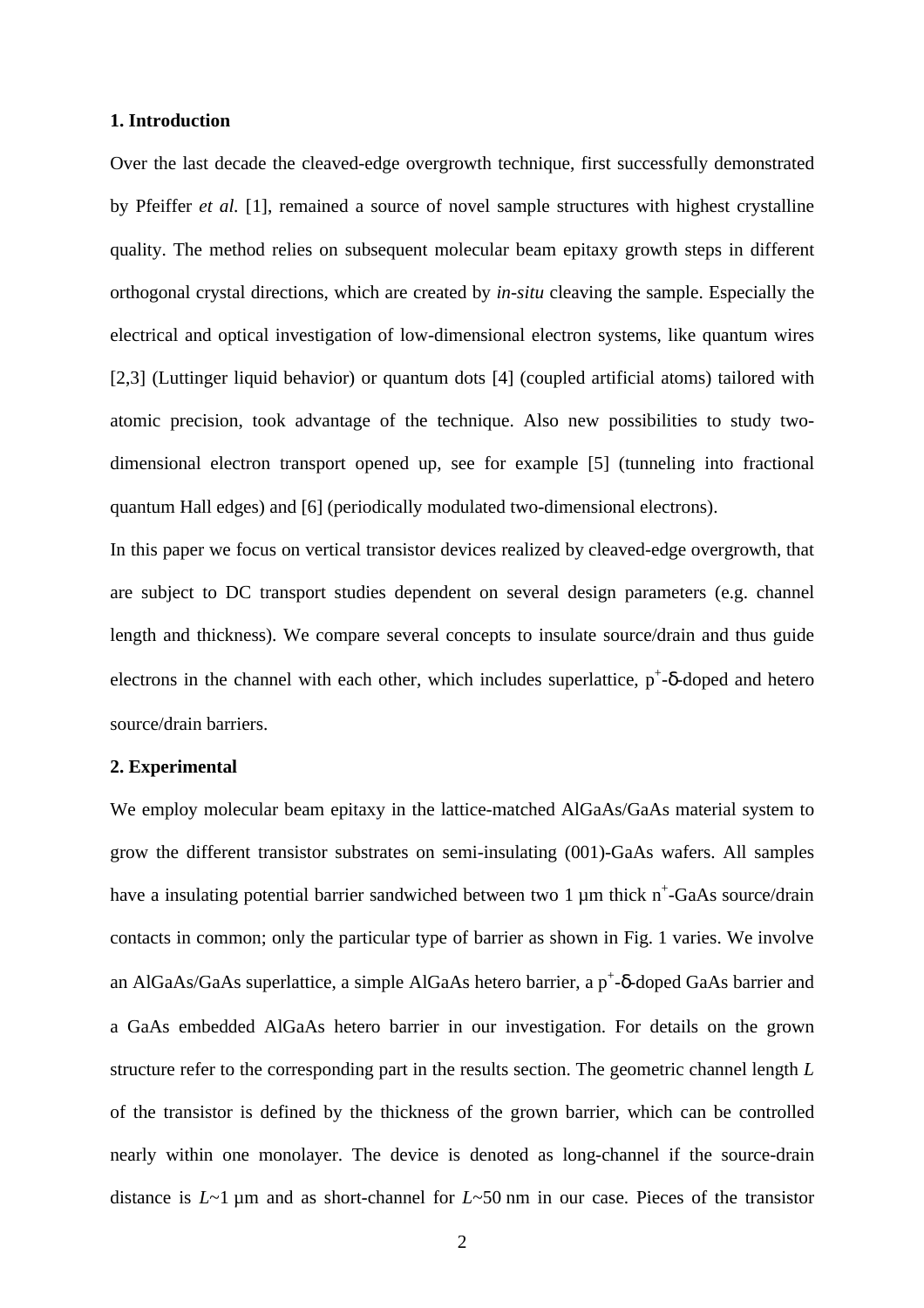substrates are returned into growth chamber and cleaved under ultra-high vacuum conditions. Immediately afterwards we overgrow the freshly exposed (110) cleavage plane with a layer sequence common to all samples. At first the i-GaAs electron channel with a thickness *QW* is deposited, followed by an AlAs gate barrier and the n<sup>+</sup>-GaAs gate contact. After the growth a mesa is etched on the (100) surface and ohmic Pd/Ge/Au contacts are attached to all terminals.

We characterize all samples by measuring the current-voltage relation while the gate is biased. In our setup either the top (short channel device) or bottom (long channel device) contact is grounded and the source-drain voltage is applied to the remaining one. The sourcedrain current is measured while simultaneously the voltage drop across the channel is recorded in 4-point-probe configuration.

### **3. Results**

The output characteristics of two long-channel devices are presented in Fig. 2, which both have a channel length of  $L=3 \mu m$  and thickness  $OW=20 \text{ nm}$ . Fig. 2(a) shows the results for a device with a superlattice used as barrier (Fig. 1(a) ), which has a 15 nm period consisting of 12 nm GaAs and 3 nm  $Al<sub>0.3</sub>Ga<sub>0.7</sub>As. Fig. 2(b) displays data of a transistor with bulk$  $\text{Al}_{0.06}\text{Ga}_{0.94}\text{As barrier (Fig. 1(b))}$ , which matches the mean Al-content of the superlattice. In experiment we set the sample temperature to 800 mK to explore quantum effects in the DC transport.

The I-V curves of the superlattice device exhibit a strong slope for source-drain voltages up to 75 mV in the linear regime and a nearly perfect saturation for voltages greater than 150 mV. Around 100 mV source-drain voltage the I-V traces feature a negative differential resistance region. The superlattice acts as a barrier between source-drain, but also modifies transport in the electron channel by the remote potential. Thus the two-dimensional electron system in the channel undergoes a weak periodic density modulation, which causes back folding of the electrons band structure. In an electrical field these electrons are accelerated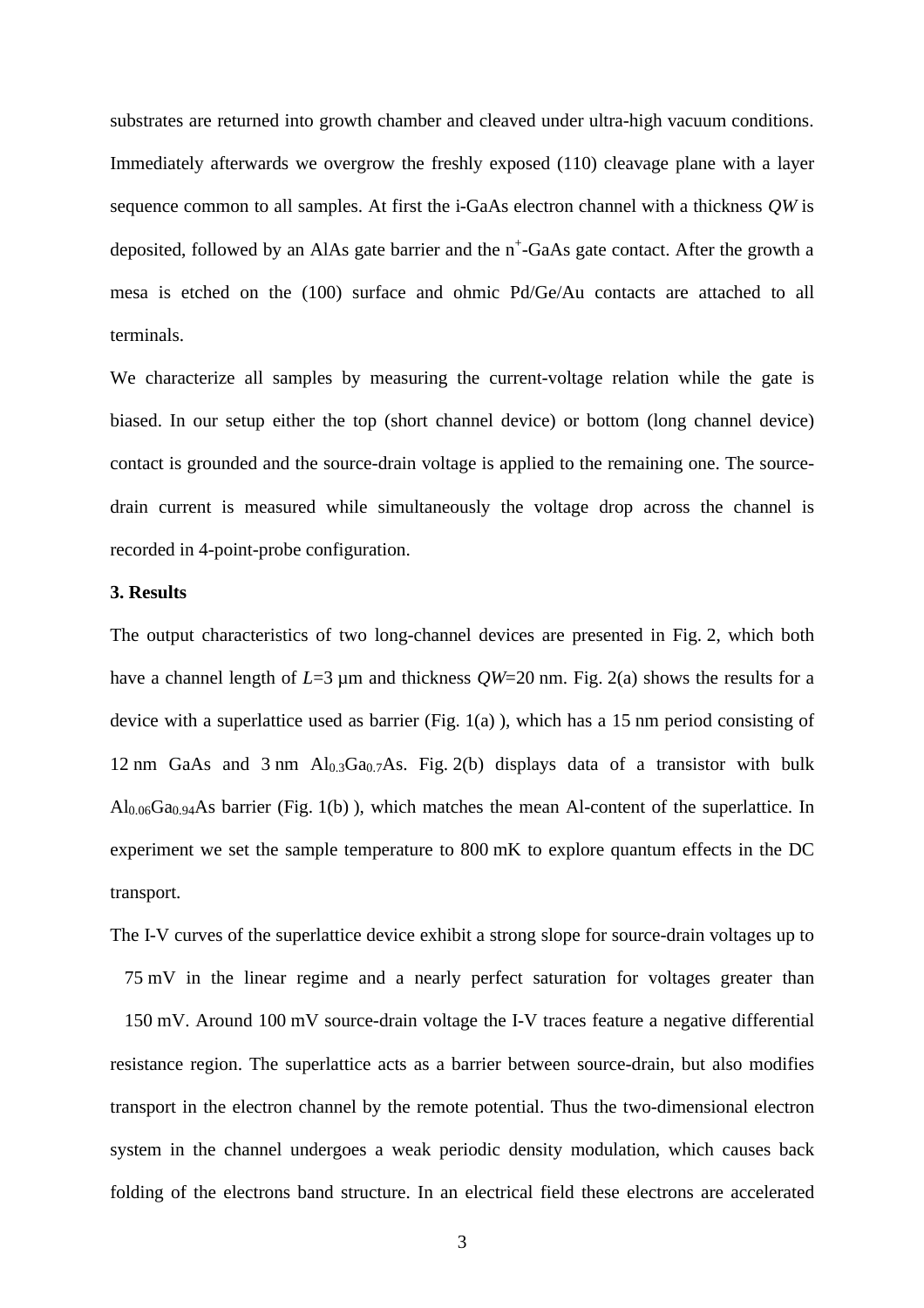towards the Brioullin zone boundary in k-space and eventually become Bragg reflected, which leads to electron localization and negative differential resistance. We refer to Ref. [7] for an extensive discussion focusing on the superlattice influence. In comparison the device including the simple hetero barrier shows a weaker slope in the linear region and a small rise with source–drain voltage in saturation regime. We find no signs of a negative differential resistance, since no periodic density modulation is apparent. To shortly sum it up, the output behavior of the long-channel devices can be improved with respect to the saturation and linear regime by choosing a superlattice barrier.

Measurements of vertical short-channel transistors with a  $610^{12}$  cm<sup>-2</sup> planar p<sup>+</sup>- $\delta$ -doped barrier in a 100 nm GaAs matrix (Fig. 1(c) ) are depicted in Fig. 3. Electrostatic depletion in the contact regions flanking the  $p^+$ -δ-spike leads to an effective channel length  $L_{\text{eff}}$ =70 nm, which can be obtained by examining the source-drain capacitance. We present data from  $QW=40$  nm thick devices at different temperatures of  $4.2$  K in Fig. 3(a) and 300 K in Fig. 3(b).

The output characteristic shows typical sub threshold behavior indicated by the diodic curves at both temperatures, much like in similar Si-based devices [8]. For gate voltages below 0.7 V the vertical transistors stay in the turned-off regime; above that value gate leakage becomes intolerably high. At low temperature we find that the device behavior is dominated by punchthrough of electrons. At positive drain voltage the effective barrier height in the channel, also created by electrostatic depletion of the  $p^+$ -δ-doping, is reduced and electrons can travel from source to drain by tunneling. At higher temperatures an additional thermally activated tunneling current appears across the channel barrier. Both contributions can be recognized in Fig. 3, as the diodic curves shift either with gate voltage at constant temperature or vice versa. Although this design type is fully room temperature operable, it lacks the turned-on regime yet. In order to solve this the depletion of the  $p^+$ -δ-spike within the channel has to be compensated by simply  $n^+$ - $\delta$ -doping the channel or the gate barrier near the channel.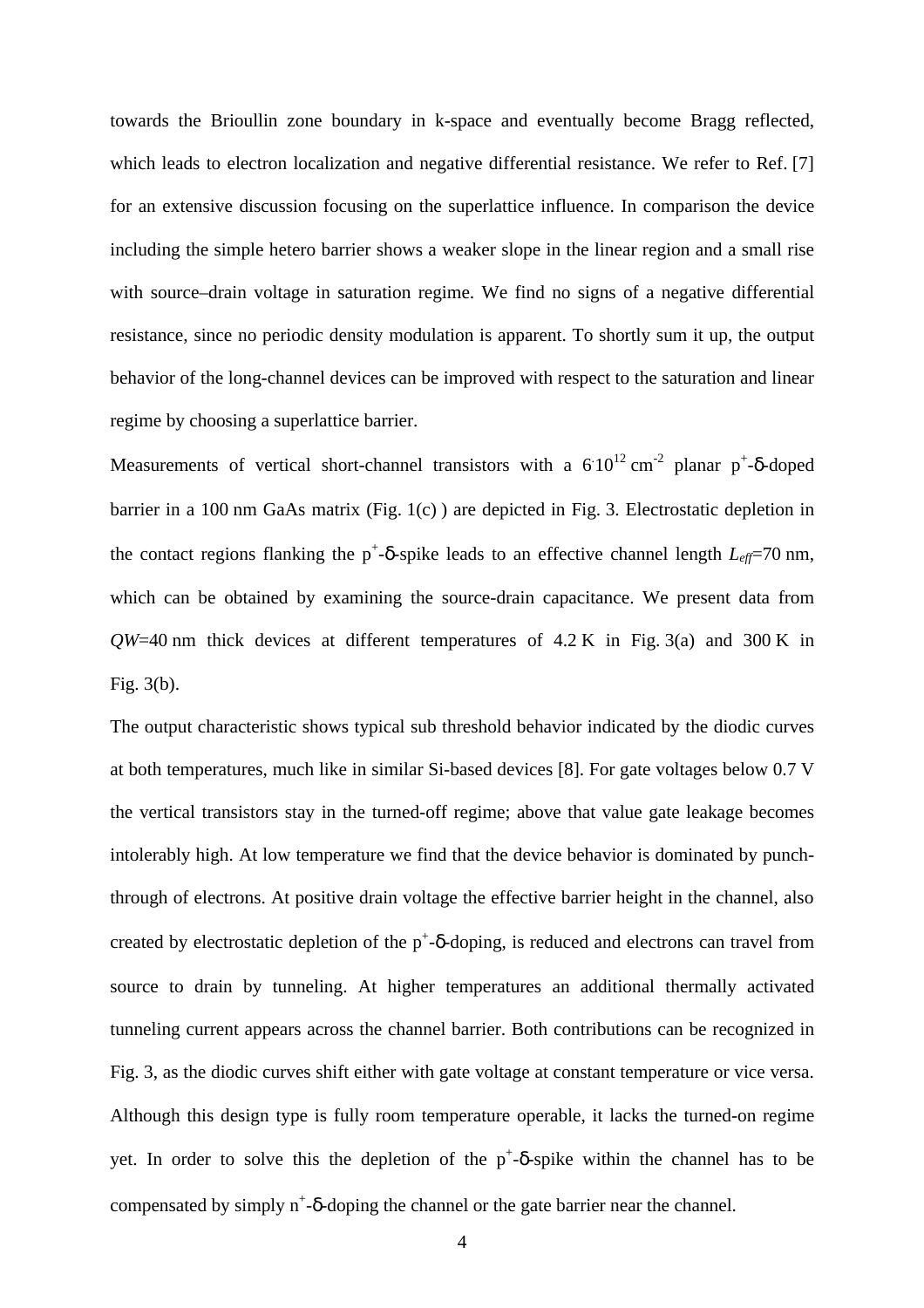In Fig. 4 we show experimental data at  $4.2$  K of another short-channel device including an 50 nm  $Al<sub>0.45</sub>Ga<sub>0.55</sub>As hetero barrier embedded in 50 nm GaAs (Fig. 1(d)) on each side. In this$ case the geometrical channel length is  $L=50$  nm and the thickness is  $QW=20$  nm in Fig. 4(a) respectively *QW*=40 nm in Fig. 4(b).

Above a small positive gate voltage of approx. 50 mV this device type operates in the turnedon transistor state and the current-voltage relation possesses a quasi-saturated region. The loss of complete saturation is a typical short-channel effect, that emerges when shrinking down the source-drain distance. This experimental finding agrees well with non-equilibrium numerical simulations performed for this special device configuration [9]. A closer look at the onset of the quasi-saturation region reveals that it shifts linearly to higher source-drain values by increasing the gate voltage. This behavior is different from that of the long-channel device in Fig. 2, where the onset nearly stays at a constant value, or to the conventional MOSFET device, where the onset follows a square law. When the channel thickness is raised, even though the channel cross section is increased, we observe an unexpected decrease in the average source-drain current. We explain this observation by additional serial resistances stemming from the contact-channel coupling as the electron gas is located further away from the contacts at larger channel thicknesses. In order to minimize the present short-channel effects the distance between the  $n^+$ -contact regions and the gated short-channel have to be increased. By that means a design type with a short gate attached to a long-channel [10] is more favorable than a short-channel covered the whole distance by a gate.

## **4. Conclusion**

In summary we have shown that a variety of vertical transistor devices can be fabricated using the cleaved-edge overgrowth method. Common to all transistors is the gate structure allowing us to induce a two-dimensional electron system of tunable density connecting source/drain. Devices with long electron channels (*L*~1 µm) possess overall normal transistor operation. Additionally the superlattice device type exhibits a negative differential resistance in the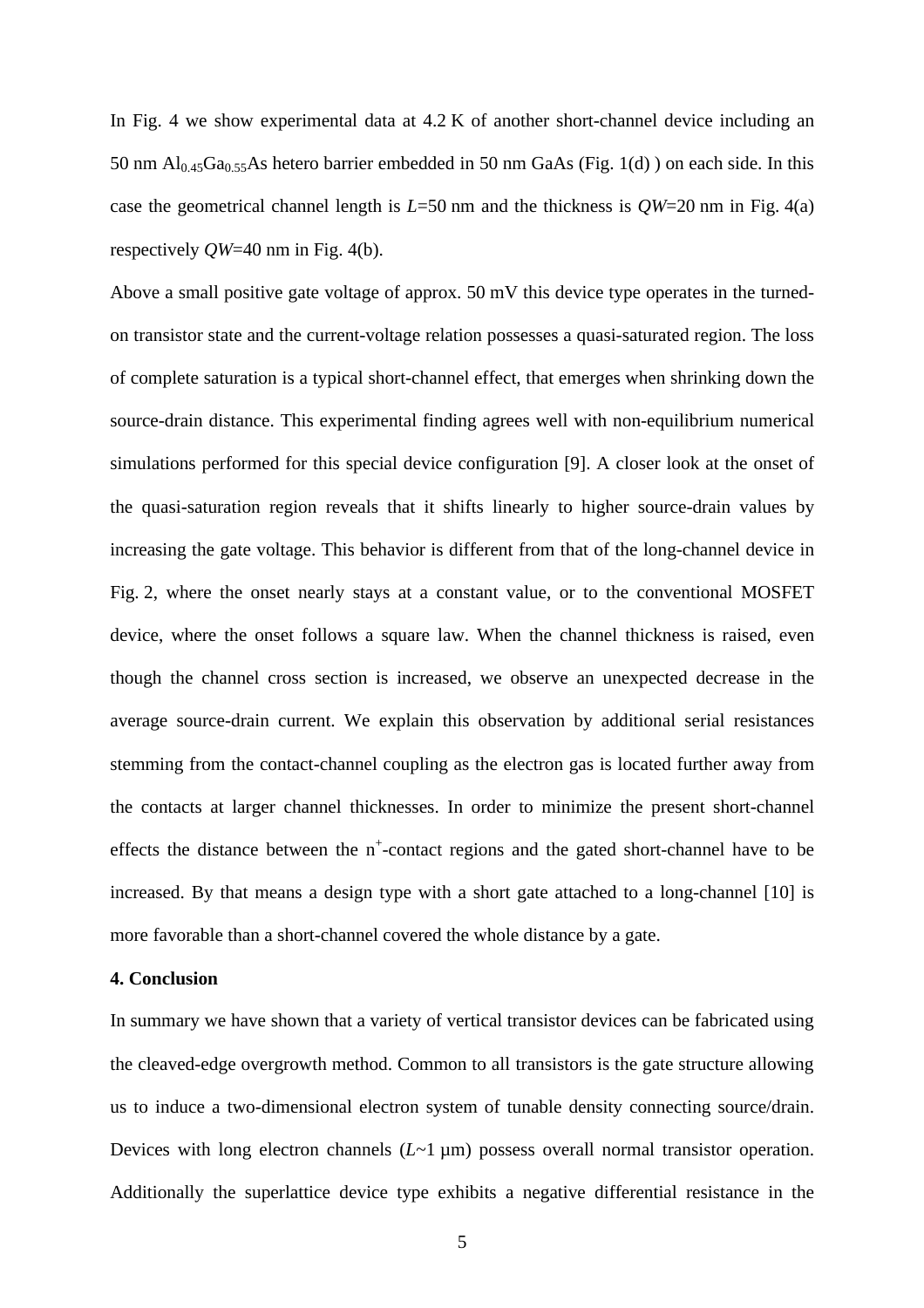output characteristics. In comparison the superlattice type has an improved performance in comparison to the simple hetero barrier type. Short-channel (*L*~50 nm) vertical transistors were realized with planar  $p^+$ -δ-doping and embedded hetero barriers. The  $p^+$ -δ-doped devices were fully room temperature operable, but nevertheless only in the turned-off regime yet. The transistors using a hetero barrier clearly exhibit short-channel effects in the low-temperature I-V-traces, a problem which can only be overcome by a major design change.

We gratefully acknowledge the financial support by the Bundesministerium für Bildung, Wissenschaft, Forschung und Technologie through project 01BM912 and the Deutsche Forschungsgemeinschaft within project SFB348.

# **References:**

[1] L. N. Pfeiffer, K. W. West, H. L. Störmer, J. P. Eisenstein, K. W. Baldwin, D. Gershoni, and J. Spector, Appl. Phys. Lett. 56 (1990) 1697.

[2] A. Yacoby, H. L. Störmer, N. S. Windgreen, L. N. Pfeiffer, K. W. Baldwin, and K. W. West, Phys. Rev. Lett. 77 (1996) 4612.

[3] M. Rother, W. Wegscheider, R. A. Deutschmann, M. Bichler, and G. Abstreiter, Physica E 6 (2000) 551.

[4] G. Schedelbeck, W. Wegscheider, M. Bichler, and G. Abstreiter, Science 279 (1997) 1792.

[5] M. Grayson, D. C. Tsui, L. N. Pfeiffer, K. W. West, and A. M. Chang, Phys. Rev. Lett. 80 (1998) 1062.

[6] R. A. Deutschmann, W. Wegscheider, M. Rother, M. Bichler, G. Abstreiter, C. Albrecht, and J. H. Smet, Phys. Rev. Lett. 86 (2001) 1857.

[7] R. A. Deutschmann, W. Wegscheider, M. Rother, M. Bichler, and G. Abstreiter, Appl. Phys. Lett. 79 (2001) 1564.

[8] F. Kaesen, C. Fink, K. G. Anil, W. Hansch, T. Doll, T. Grabolla, H. Schreiber, and I. Eisele, Thin Solid Films 336 (1998) 309.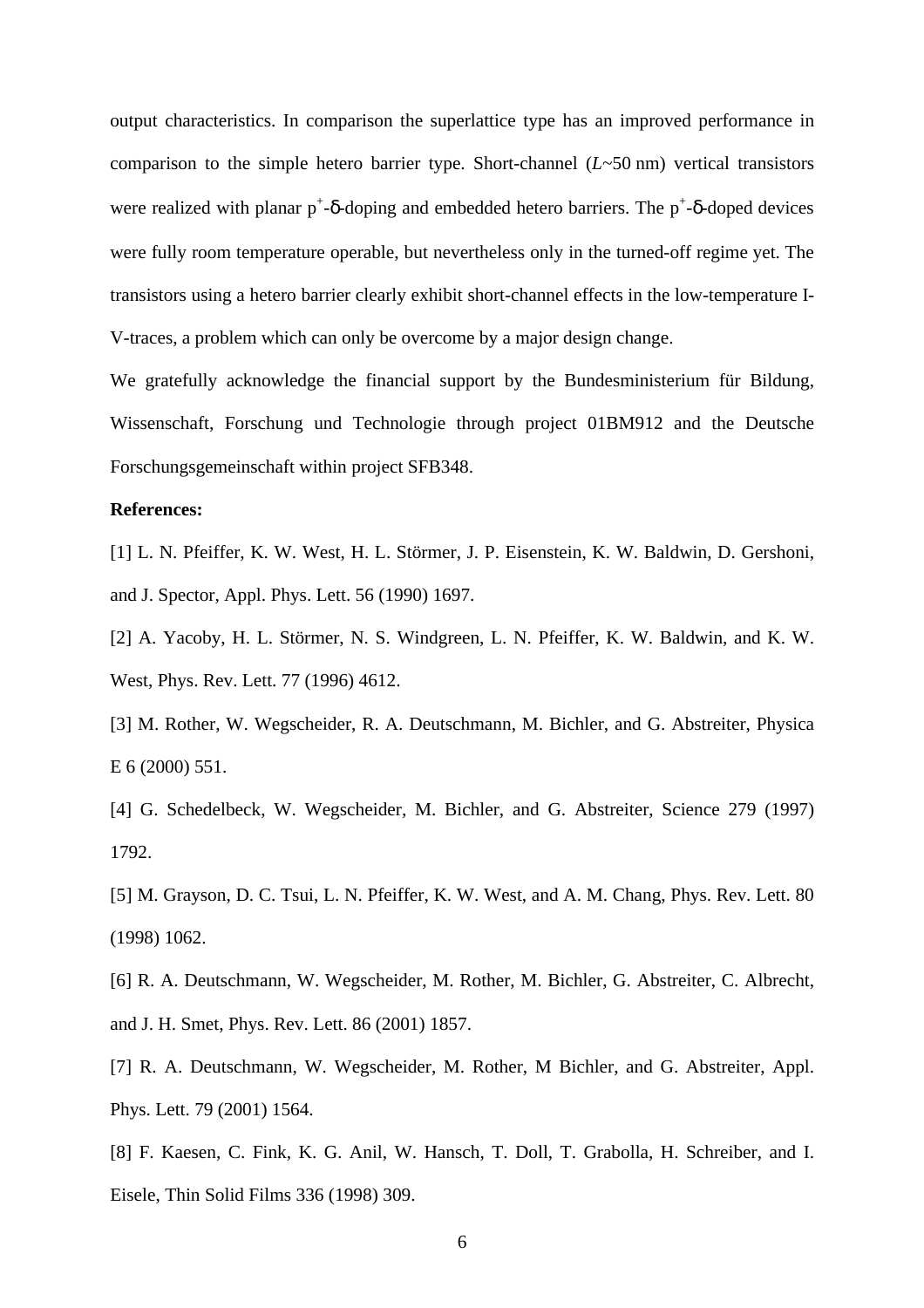[9] J. Höntschel, R. Stenzel, W. Klix, F. Ertl, T. Asperger, R. A. Deutschmann, M. Bichler, and G. Abstreiter, in: Simulation of Semiconductor Devices and Processes, eds. D. Tsoukalas, and C. Tsamis (Springer, Berlin, 2001), pp. 222.

[10] H. L. Stormer, K. W. Baldwin, L. N. Pfeiffer, and K. W. West, Appl. Phys. Lett. 59 (1991) 1111.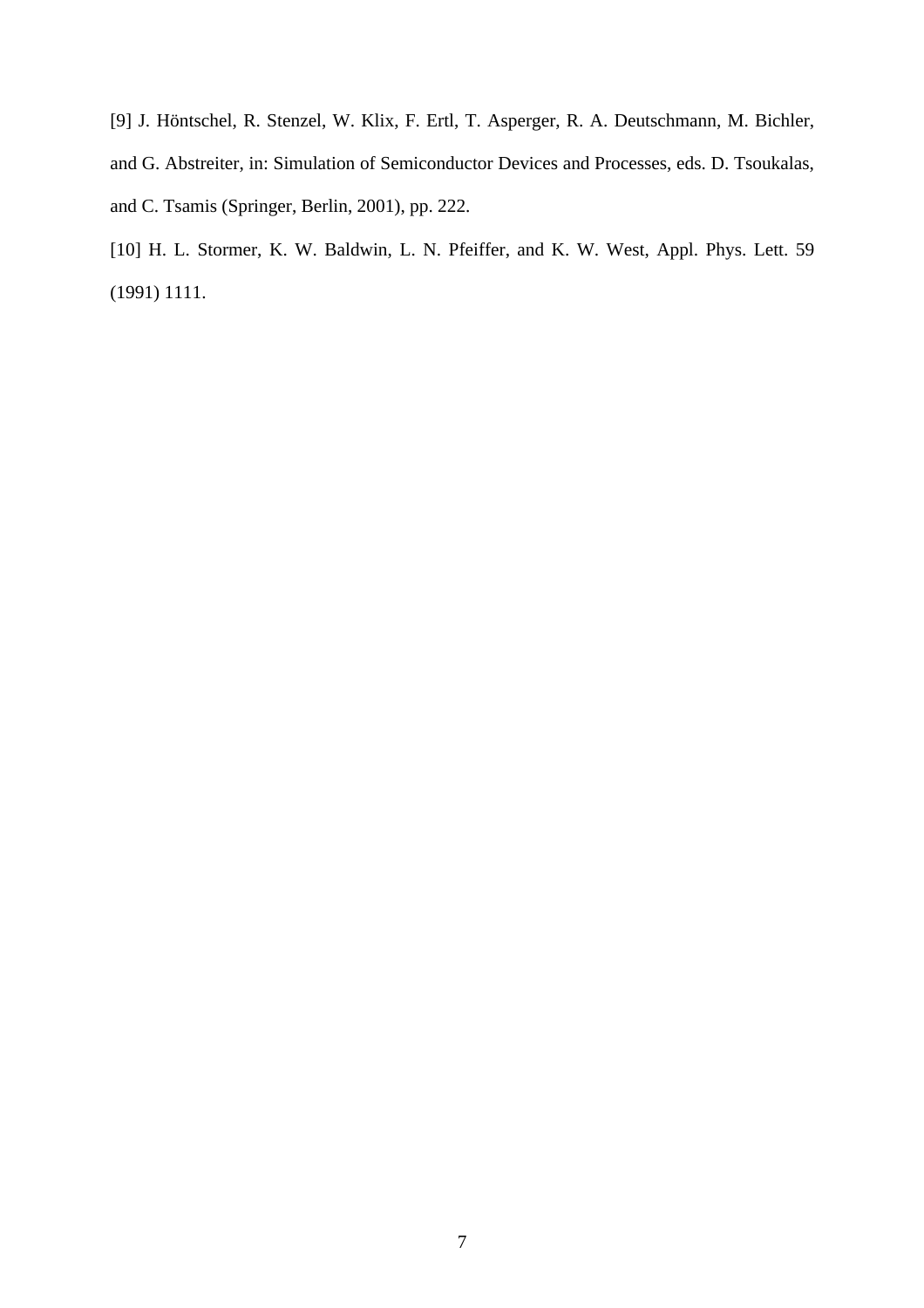#### **Figure captions:**

Fig. 1 **:** Sample structure of a vertical transistor fabricated by the cleaved-edge overgrowth method. The different design types vary in the section marked by the circle. Following kinds of source/drain separation layers are under investigation: (a) a AlGaAs/GaAs superlattice, (b) a simple AlGaAs hetero barrier, (c) a  $p^+$ -δ-doped GaAs separator and (d) an embedded AlGaAs hetero barrier.

Fig. 2 **:** Output traces of a transistor device with (a) a superlattice in comparison with (b) a simple hetero barrier. Both transistors have a channel length of *L*=3 µm and thickness of  $QW=20$  nm. The superlattice consists of 12 nm GaAs and 3 nm  $Al<sub>0.3</sub>Ga<sub>0.7</sub>As$  per 15 nm period. The simple  $Al_{0.06}Ga_{0.94}As$  hetero barrier matches the average Al-content of the superlattice.

Fig. 3: Typical device characteristics of a vertical transistor with a  $610^{12}$  cm<sup>-2</sup> p<sup>+</sup>-δ-doped barrier at (a) 4.2 K or (b) 300 K. The channel possesses an effective length of *Leff*=70 nm and a thickness of *QW*=40 nm.

**Fig.4 :** Current-voltage relation of samples equipped with an  $Al<sub>0.45</sub>Ga<sub>0.55</sub>As hetero barrier at$ 4.2 K. The channel is (a) *QW*=20 nm or respectively (b) *QW*=40 nm thick at constant geometric length of *L*=50 nm.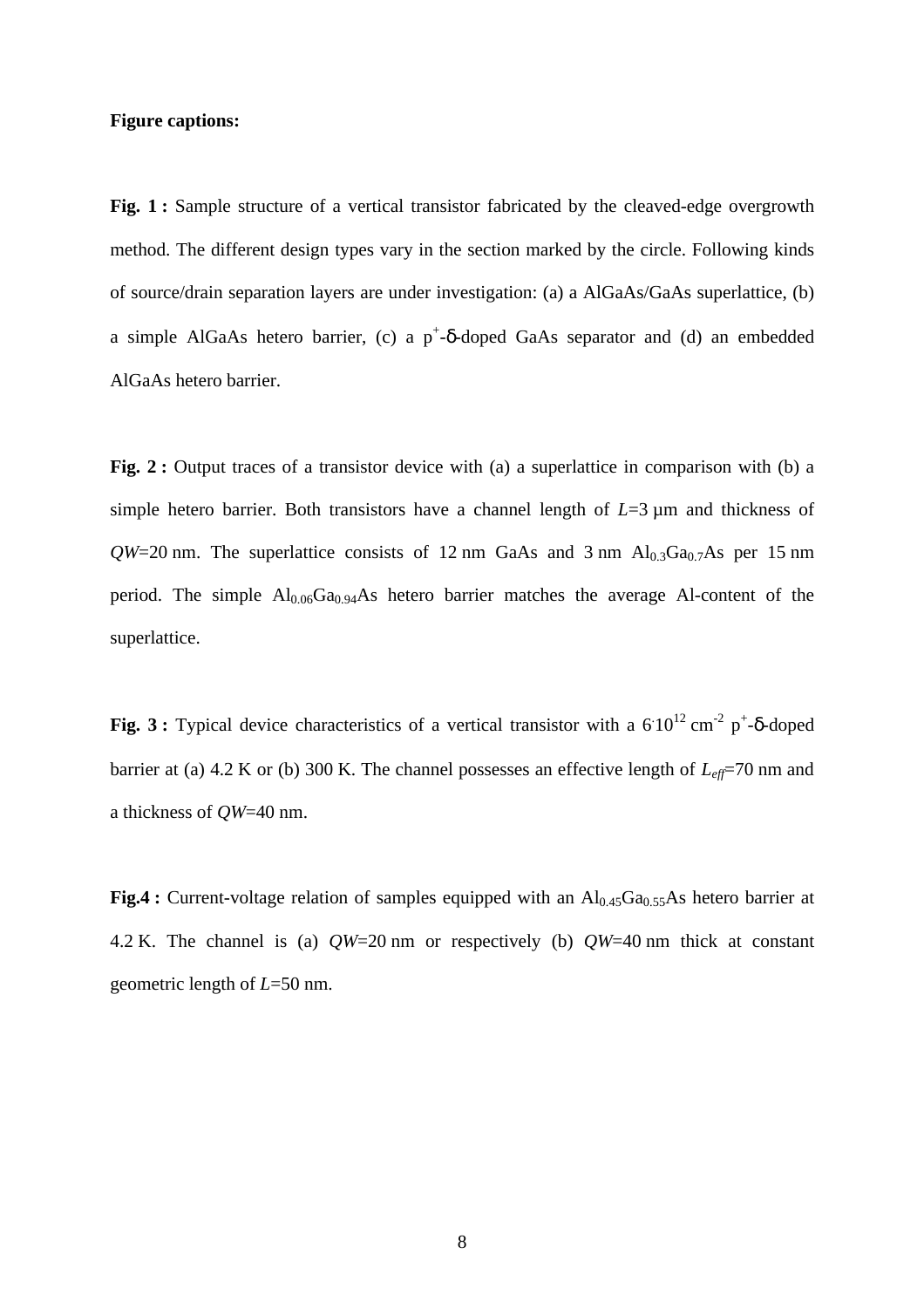# Figure 1:

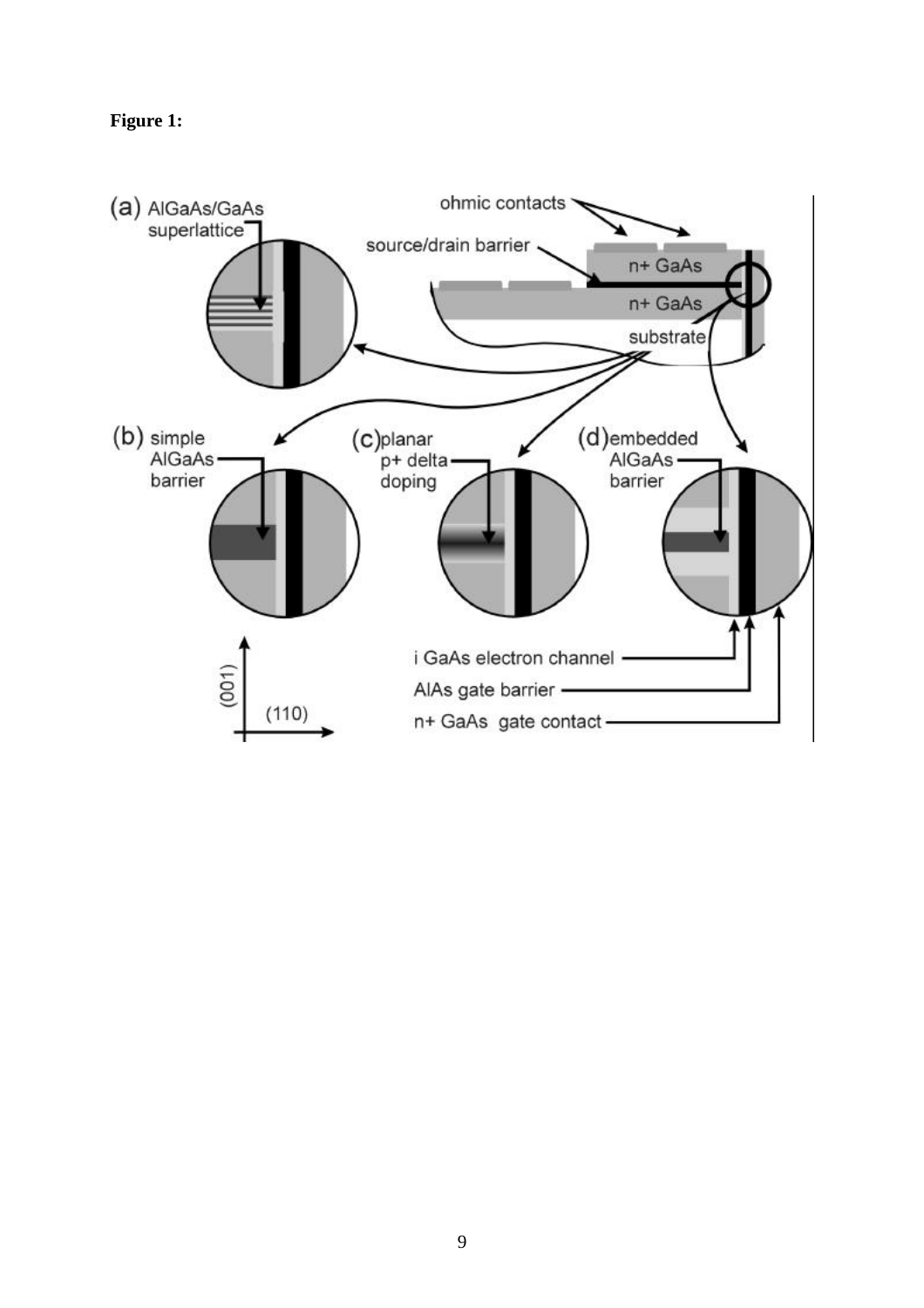Figure 2:

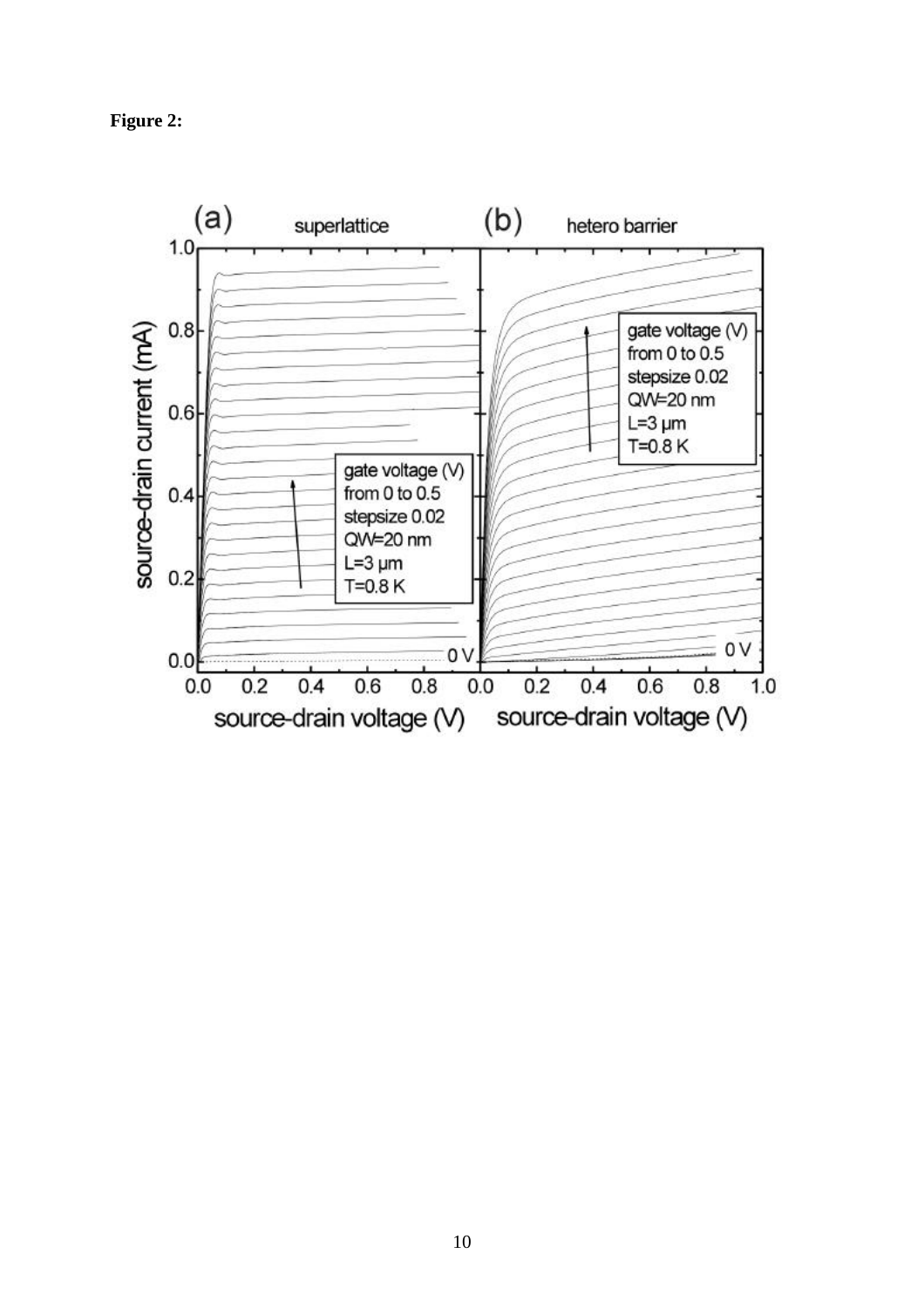Figure 3: